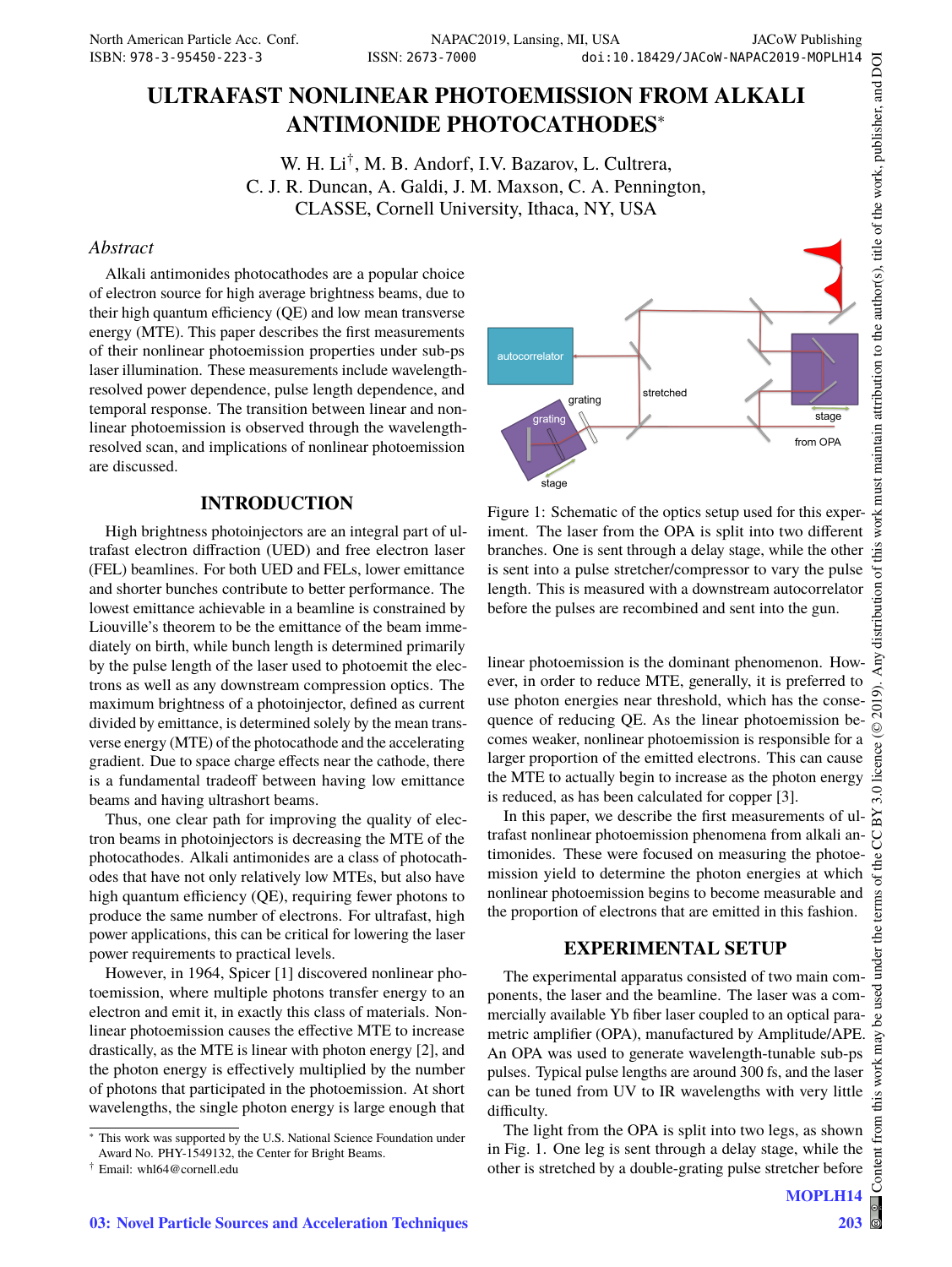attribution

maintair



Figure 2: A model of the beamline which will be used for future experiments. The primary components consist of a 200 kV dc cryogun, two solenoid lens, bunching and deflecting rf cavities, several diagnostic YAG screens, a diagnostic/sample chamber, and a spectrometer. As of now, the components on the beamline consist of the gun, solenoids, YAG screens, and chamber, which allow us to fully map the 4D transverse phase space. The longitudinal phase space control and diagnostics will be added at a later date.

 $\circledcirc$  2019). Any distribution of this work must maintain attribution to the author(s), title of the work, publisher, and DOI work must the two are recombined and sent into the electron gun. This allows us to vary both the overlap of the two pulses and this the length of the pulse from the fixed leg. The amount of stretching can be measured by an optical autocorrelator in  $\sigma$ distribution the fixed leg. The ability to change the temporal properties of the two pulses enables the measurement of the lifetime of the excited states that the electrons are emitted from. Twophoton photoemission can occur either coherently, where š both photons are simultaneously absorbed by an electron, or incoherently, where a photon excites an electron into a 2019). higher energy state, where it is subsequently emitted by a different photon. If incoherent photoemission is occurring, licence (© varying the delay between the pulses would enable us to find the lifetime of these transient excited states.

The electron gun used for the experiment was a 200 kV dc  $3.0$ gun [4] with an NaKSb photocathode. For these particular ΒY measurements, the gun was run at 50 kV and room temperag ture, and a Faraday cup at the end of the beamline was used to measure current, as photoemission yield was the primary the focus.

Content from this work may be used under the terms of the CC BY 3.0 licence ( $@$ terms of Figure 2 shows a diagram of the planned future beamline. Although the measurements described in this paper  $the<sub>1</sub>$ only involved the gun and the Faraday cup, the beamline under currently also has the two solenoids, the screens, and the diagnostic/sample chamber. The diagnostic/sample chamber contains two slits, as in [5]. This will enable us to map out the full 4D transverse phase space, and measure emittance be and MTE both directly and with the solenoid scan method this work may described in [6].

#### **EXPERIMENTAL RESULTS**

The experiment itself was conducted in two parts, measurement of photoemission yield and measurement of the lifetime of the excited emitting states. The photoemission yield was measured by measuring the current on a Faraday

**204**

 $from 1$ 

Content

 $\frac{1}{2}$ 



Figure 3: Onset of nonlinear photoemission from NaKSb. The power law dependence of extracted current yield on the applied laser power was measured, keeping the laser spot size and pulse length constant. At 650 nm, the slope is between 1 and 2, indicating partial two-photon photoemission. At 750 nm, the slope is almost exactly 2, indicating that linear photoemission has ceased and the photoemission is entirely two-photon.

cup in the beamline. For a given wavelength, the power was varied using a waveplate and polarizer, and the current was measured at each power. This was done for several wavelengths to measure when the transition occurred between linear and nonlinear photoemission.

We found that at 650 nm, a photon energy of 1.9 eV, close to the previously measured threshold energy of 1.8 eV [7, 8], the linear photoemission and nonlinear photoemission are both noticeably present, as seen in Fig. 3. The slope of the line on a log-log plot is approximately 1.6. Contrast this to the slope of 1.96 measured at 750 nm, corresponding to a photon energy of 1.65 eV, well below threshold. The slope here indicates nearly pure two-photon photoemission. This is consistent with the photon energy at this wavelength being too small to release electrons from the material, while doubling the energy with a two-photon process is still more than enough to release the electrons.

In addition, to confirm that the yield at 750 nm was quadratic with peak power, we measured the dependence of the yield on the laser pulse length. If the photoemission is a two-photon process, we expect that the relation  $I_{avg} \propto (\frac{F}{\tau})^2 \tau$  would hold, where *I* is the average current, <br>*F* is the laser fluence, and  $\tau$  is the laser pulse length. This *F* is the laser fluence, and  $\tau$  is the laser pulse length. This is because *I* is linear with bunch charge, which is equal is because  $I_{avg}$  is linear with bunch charge, which is equal to  $I_{peak}\tau$ , and  $I_{peak} \propto (\frac{F}{\tau})^2$  for two-photon photoemission.<br>Thus we expect that the vield would go as  $1/\tau$ Thus, we expect that the yield would go as  $1/\tau$ .<br>Figure 4 shows the measured relation between

Figure 4 shows the measured relation between yield and pulse length. A  $1/\tau$  dependence was a poor fit for the data at the nominal pulse lengths, but with a 600 fs offset in the pulse length, the data is fit well by a  $1/\tau$  relation. The offset is due to an expected pulse front tilt from both the double grating stretcher and the 45 degree angle of incidence on the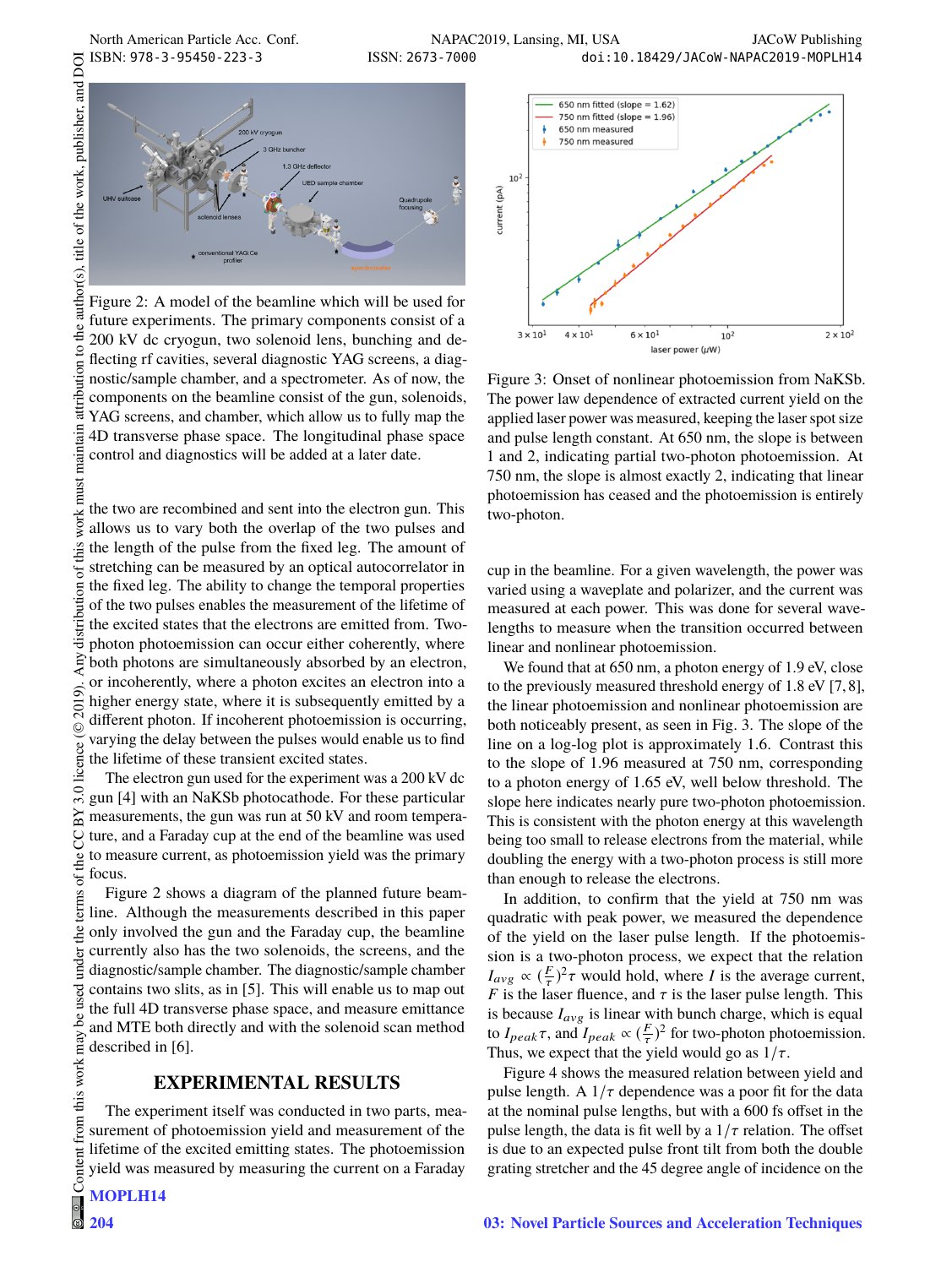

Figure 4: Measurement of the dependence of photoemission yield on pulse length at 750 nm from NaKSb. If two-photon photoemission is the dominant process, we expect a  $1/\tau$ dependence, which we observe. The dependence measured here is thus fully consistent with the previous measurement of a nearly quadratic power dependence at this wavelength.

cathode. With this offset, the pulse length data is also fully consistent with a purely two-photon photoemission process at 750 nm.

The second half of the experiment was to measure the lifetime of the excited states that are being photoemitted from. We did this by comparing the autocorrelator trace from measuring the SHG signal from a BBO crystal to the trace from measuring the electron signal from a photocathode.

The optical autocorrelator consisted of a beamsplitter and a mirror mounted on an oscillating stage. By connecting a UV photodiode to an oscilloscope, we were able to measure the shape of the laser pulse directly through the increase in SHG signal when the pulses were overlapped. The result is shown in Fig. 5 in the blue line.

The charge autocorrelation measurement was done using the optical setup mentioned above and shown in Fig. 1. By varying the position of the delay stage and measuring the current at each position, we were able to map out the pulse shape just as for the optical one. The results are shown in the orange points in Fig. 5.

The results from the two autocorrelation methods are very similar. If long-lived incoherent processes were a substantial contributor to the overall nonlinear photoemission, the charge autocorrelation should be broadened. This is due to the fact that the characteristic timescale of a long-lived incoherent process is not the pulse length but the lifetime of the transient excited states. Instead, since the charge autocorrelation is not broadened, we conclude that any incoherent processes, if they exist, cannot be long-lived.

It is surprising that we were unable to find long-lived incoherent processes, as the bandgap is only 1.1 eV and the electron affinity is 0.7 eV [8], so the first pulse is sufficiently energetic to pump electrons into the conduction band, from which the second pulse could emit electrons. It appears that



Figure 5: Promptness of nonlinear photoemission from NaKSb at 750 nm. The laser pulse shape was measured by optical autocorrelation and compared to the temporal photoemission response from the cathode. The optical autocorrelation consisted measuring the dependence of the SHG response in a BBO crystal on the delay between the two optical paths, while the charge "autocorrelation" consisted of measuring the dependence of the photoemitted current on delay. The two methods give very similar traces, indicating that there are no long-lived processes, and thus, the photoemission is prompt and coherent.

the lifetime of the conduction band states is less than the pulse length of our laser, in contrast to other semiconductors such as GaAs, where there are long-lived incoherent processes [9].

#### **FUTURE WORK**

The next planned step in this work is to measure, not only the electron yield, but also the dependence of MTE on photon energy with ultrashort pulses. In addition, we are planning to cryocool the gun and measure the dependence on MTE on the cathode temperature. In principle, MTE is limited by *kT*, the thermal energy of the electrons in the cathode. By reducing the temperature of the cathode, a smaller MTE should be achievable [10].

# **CONCLUSION**

In conclusion, the first characterization of the onset of nonlinear photoemission in alkali antimonide photocathodes from an ultrafast laser has been performed. Substantial nonlinearity is already seen near threshold at 650 nm, and nearly complete nonlinearity is seen at 750 nm. In addition, no evidence of long-lived incoherent processes was seen in the autocorrelation traces. Future work will involve measuring the MTE to determine the optimal photon energy to use, as well as to determine the brightness limits that nonlinear photoemission puts on this class of photocathodes.